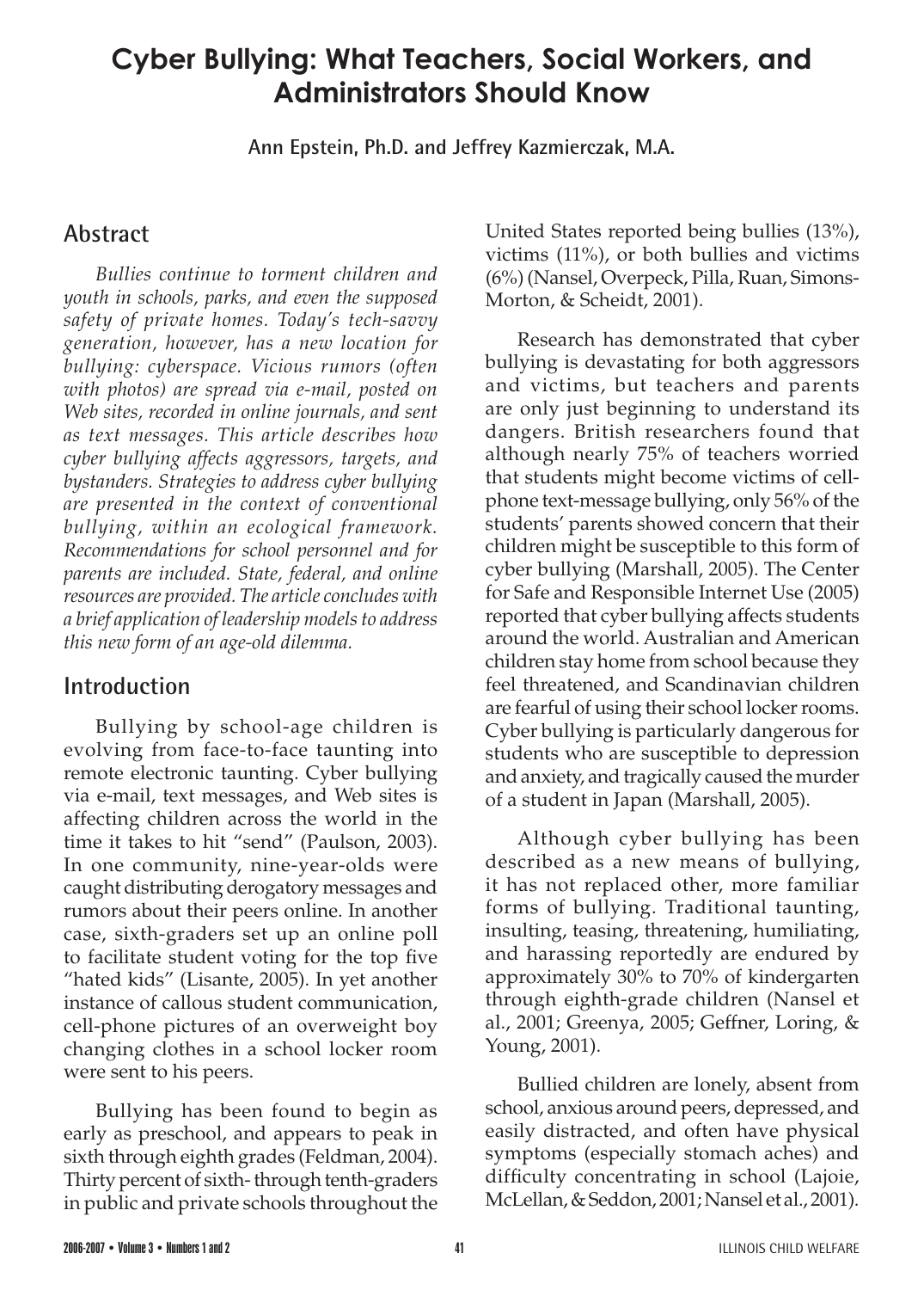In some situations, children who are bullied become aggressors, with tragic consequences that include school and family shootings and suicides (Lajoie, McLellan, & Seddon, 2001). A 14-year-old honor student was convicted as an adult and sentenced to life in prison without parole after having shot and killed two classmates and a teacher in 1996 at his school in Moses Lake, Washington. He said that other students called him "faggot" and bullied him. Three years later, Dylan Klebold and Eric Harris killed 12 students, a teacher, and themselves at Columbine High School in Littleton, Colorado. According to parent testimony gathered by investigators, bullying had been "rampant" at Columbine (Greenya, 2005).

Tragedy struck yet again April 16, 2007 on the Virginia Tech campus in Blacksburg, Virginia. Thirty-two students and teachers died along with the 23 year-old shooter, Seung-Hui Cho, a Virginia Tech student. Cho appeared to fit a profile of school shooters developed by Robin Kowalski, a psychologist at Clemson Univeristy (Westcott, 2007). In addition to pre-occupations with death and underlying psychological problems, Kowalski points out that many school shooters experience severe teasing and bullying. In a video Cho created shortly before the shootings, he stated, "You have vandalized my heart, raped my soul, and tortured my conscience. You thought it was one more pathetic life you were extinguishing."

This article explores the current phenomenon of cyber bullying in the context of traditional forms of bullying behavior. Characteristics of online aggressors and targets are summarized. Theoretical frameworks for addressing the underlying causes of bullying are suggested. Examples of effective strategies are provided, along with local and national resources that address both cyber bullying and traditional forms of bullying. As children and youth embrace the Internet, educators and parents must expand their guidance to recognize and confront early signs of cyber bullying before children's well being and learning are adversely affected.

# **Characteristics of Cyber Bullying Aggressors and Targets**

Online bullying presents particularly strong challenges to schools, families, and communities. The Youth Internet Safety Survey project (commissioned by the National Center for Missing and Exploited Children and reported by Ybarra and Mitchell, 2004) conducted phone interviews with 1,500 regular Internet users between the ages of 10 and 17.One parent or guardian also participated, providing an important ring of information from an ecological perspective (described in the following section). Of the 19% of children who reported bullying behaviors, most (12%) reported being online aggressors, 4% reported being targets only, and 3% stated that they were both aggressors and targets.

Infrequent parental monitoring was reported by 54% of the group of self-identified bullies, and 46% indicated poor emotional bonds with their parents. In contrast, only 15% of victims reported being involved in problem behaviors, but 13% stated that they had a low commitment to school. Twentynine percent of victims reported infrequent parental monitoring, while 27% of online targets reported poor emotional bonds with their parents.

With the exception of the Youth Internet Safety Survey, empirical research on cyber bullying aggressors, targets, and onlookers is rare. Therefore, this review also includes information derived from the popular press, which is often anecdotal in nature.

#### **The Rise of Cyber Bullying**

Why has cyber bullying become prevalent? Lisante (2005) suggests two main reasons: (1) the comfort level children and youth have in using the Internet, and (2) the anonymity of the Internet. Students enjoy e-mailing, text messaging, using instant messages, joining chat rooms, and setting up Web sites. Children and youth also realize that usually there is little monitoring of what they do or communicate in cyberspace.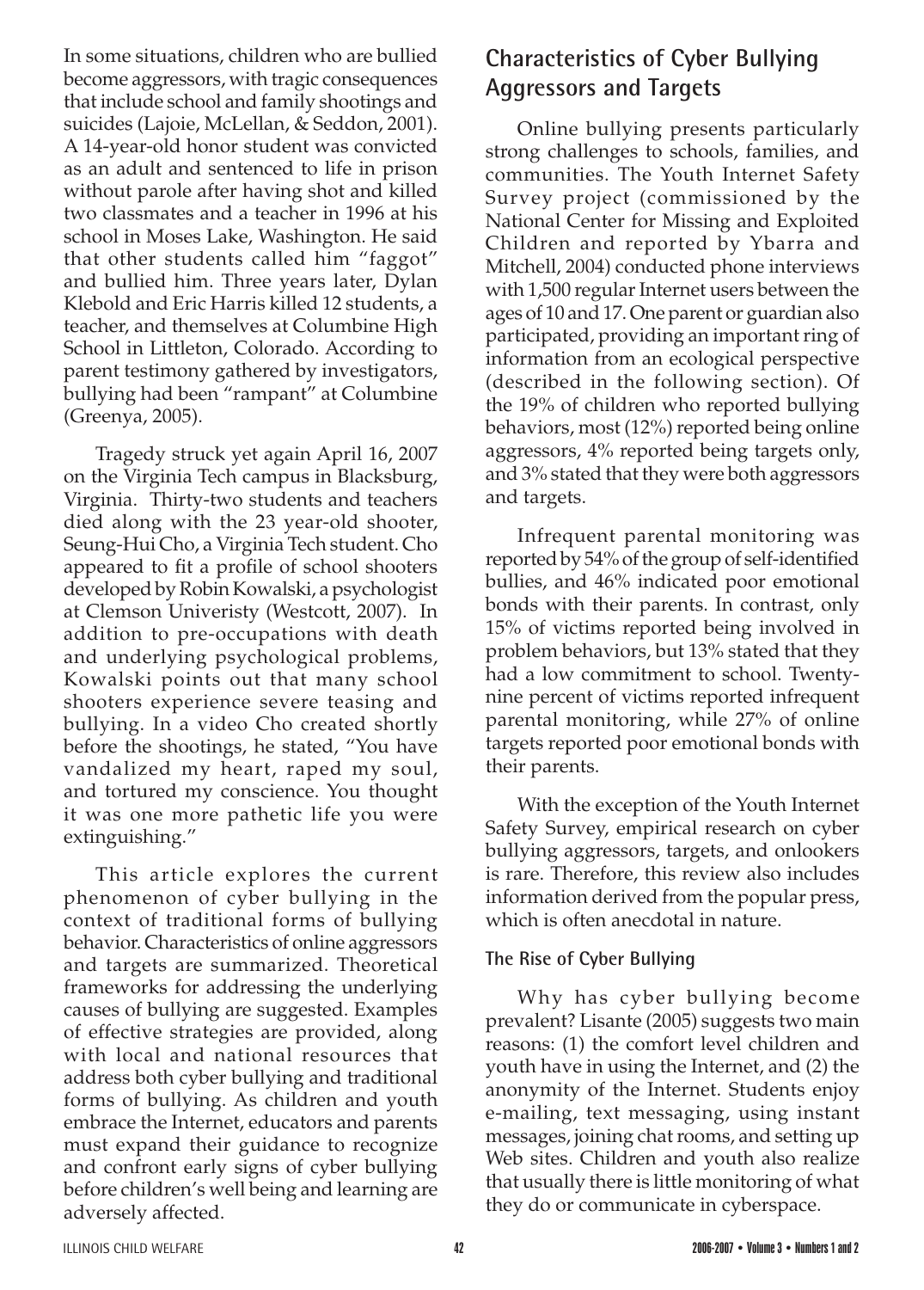Parry Aftab, an Internet privacy and security lawyer and executive director of WiredSaftety.org, observed that cyber bullying is more prevalent in affluent suburbs, where students have more access to the Internet and are therefore more technologically advanced. According to Aftab, affluence also complicates the relationships between cyber bully aggressors and targets, because their parents are knowledgeable about and quick to employ legal remedies. Aftab explained that when issues arise, "parents of a bully can be sued for defamation, privacy invasion, and emotional distress" (Schoolyard E-Bullies, 2005).

Another characteristic of online bullies appears to be an attraction to power. Shy students, who might not have the social skills necessary to engage in conventional faceto-face bullying, can become aggressive by utilizing the Internet. Once in charge, cyber bullies hang on to their victims. Glenn Stutzky, a school safety violence specialist serving on the faculty of Michigan State University's School of Social Work, emphasized the relentless nature of cyber bullying: "Cyber bullies have their victims on an electronic tether. The kids on the receiving end can't get out of range" (Wendland, 2003).

Conventional bullies seek to satisfy their higher-than-usual need to dominate and feel in control. They show little or no remorse about hurting other children (Nansel et al., 2001, Swearer & Doll, 2001; Espelage & Swearer, 2004). According to school administrators Leon Beckerman and John Nocero (2003), cyber bullies demonstrate these same characteristics. They become bolder and say things online that normally might not have been expressed. When these cyber bullies become embroiled in online chats, and as the conversations become more heated, they become bolder in their bullying. Meanwhile, on the other end of the screen, the victims feel a loss of power and control. The anonymous conflicts that begin at home are frequently played out during school time and result in loss of instructional time.

Cyber bullies are also more likely to engage in problem behaviors. Ybarra and Mitchell  $(2004)$  found that  $35\%$  of the bullies surveyed reported engaging in drinking and smoking. Interestingly, bullies often make friends more easily than their peers, and may appear to be popular. However, of youth who were both victims and bullies, 28% reported social isolation, as well as difficulty with academics and a low commitment to school.

In 2005, *Time* magazine reported that cyber bullying appeared to have turned the traditional gender tables: Girls, rather than boys, rule on the Internet (Chu, 2005). Researchers at Clemson University found that almost one-third of eighth-grade girls stated that they had been bullied online in the preceding two months, whereas only 10% of boys claimed to have been bullied online. As for the aggressors, 17% of girls stated that they had bullied others online, while 10% of boys stated that they had bullied others online. In a study of students in grades six through eight, girls were found to be twice as likely as boys to be either cyber bullies or victims (Kowalski et al., 2005). These reports appear to validate a finding of conventional bullying: namely, that girls tend toward verbal aggression, referred to as the "mean girl" phenomenon, whereas boys tend toward physical aggression (Espelage & Swearer, 2004).

A March 2005 report in USA Today named four types of cyber bullies (Swartz, 2005). "Vengeful angels" come to someone's defense but then spread rumors about them. "Mean girls" simply gang up on others for fun. The "power hungry" bullies seek power over weaker peers. Finally, the "inadvertent" bullies do not realize that they have hurt someone's feelings with their "fun" text messages and e-mails.

# **An Ecological Framework for Understanding Cyber Bullying**

Research has shown that cyber bullying usually begins on home computers and on private cell phones (Kowalski et al.,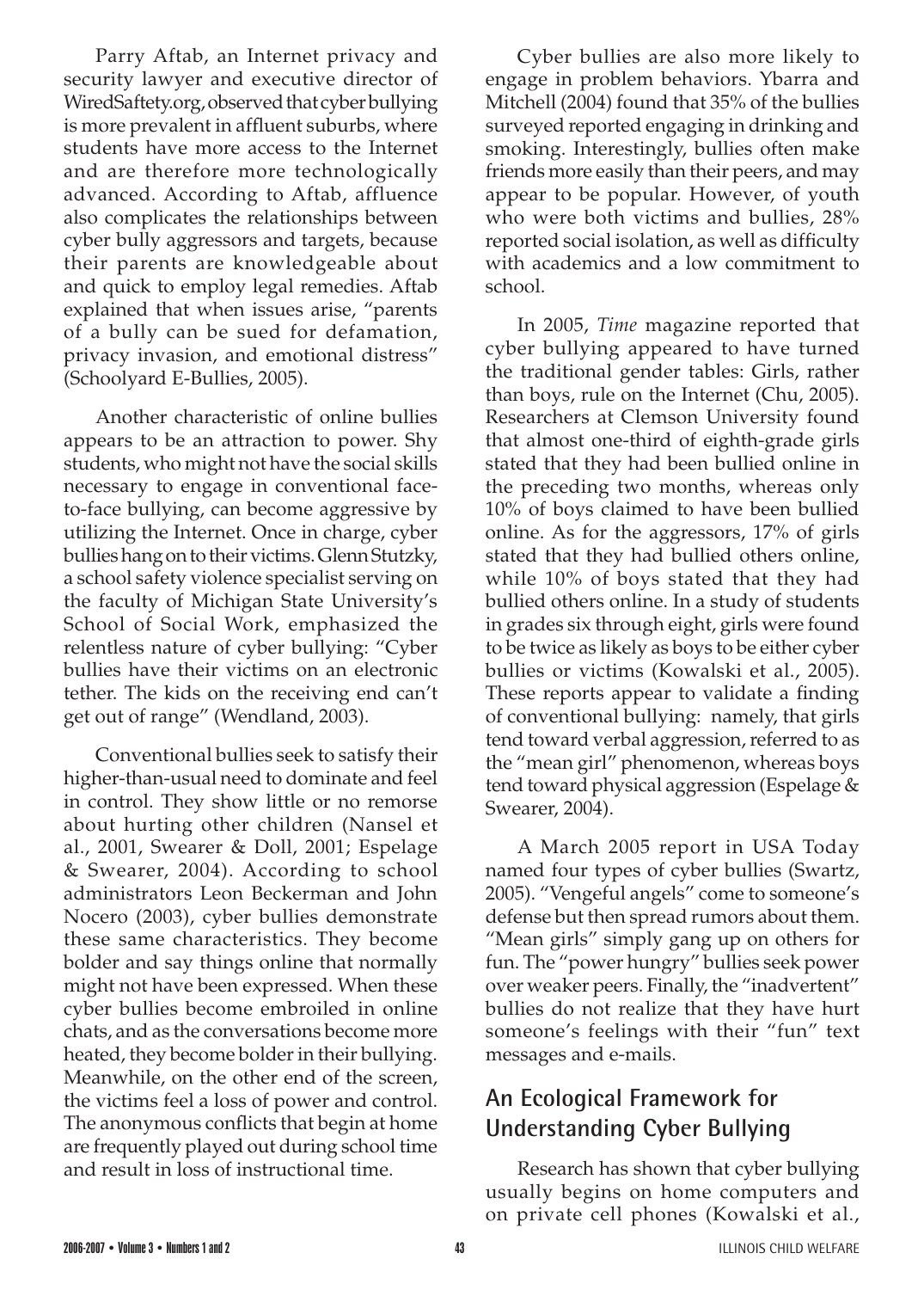2005). Students bring their resulting fear, embarrassment, anger, and aggression to school. Thus, students, families, schools, and the surrounding communities are affected. All of these entities must be considered and included when working to address the problems of bullies, victims, and bystanders.

Bronfenbrenner's theory of ecological systems (1977, 1979) provides a means for conceptualizing the impact of cyber bullying on students, families, schools, and communities. The aggressor or target might be viewed as being within his or her own circle, in the center of other concentric circles representing families, schools, and the surrounding community. The model demonstrates how the individual (e.g., aggressor or target) shapes, and is shaped by, social entities such as school or the community at large. Each concentric ring (student, family, school, and community, among others) must be called upon to identify and implement effective anti-bullying interventions—or suffer the consequences.

Research on conventional bullying has addressed some of the issues outlined in Bronfenbrenner's theoretical framework, including family dynamics, school climate, and neighborhood factors. In addition, reviews of bullying research (Swearer & Doll, 2001; Espelage & Swearer, 2004) have applied an ecological structure and have concluded that schools must recognize six key factors:

- 1. Bullying is a constellation of behavioral interactions.
- 2. Internalized disorders contribute to bullying and are too often overlooked.
- 3. Families must be active partners in anti-bullying programs.
- 4. Anti-bullying programs must interrupt and neutralize the current peer support for bullying behavior.
- 5. Anti-bullying interventions must alter adult (teacher, bus driver, administrator) responses.
- 6. Changes must occur within the upper reaches of school administration if they are to have lasting effects.

These six findings provide a starting point for identifying effective anti-bullying strategies.

# **Effective Strategies to Address Cyber Bullying**

Schools have seen decreases in bullying through the implementation of effective anti-bullying programs (Greenya, 2005). Several key components have been noted across effective programs. Schools with effective anti-bullying programs have **conducted periodic surveys** to assess the degree of face-to-face and cyber bullying. Students identified where and when bullying occurred. These "hot spots" were then carefully monitored by teachers and parents (not peers). With **adult monitoring**, school restrooms, playgrounds, cafeterias, computer labs, and school busses changed from feared to safe places. Migliore (2003) recommended that all school personnel, particularly bus drivers and cafeteria workers, participate in in-service programs to learn and understand effective intervention procedures. Computer lab monitors must also be informed of steps to take when cyber bullying surfaces. Home computers should be placed in common areas (e.g., family or living room, kitchen) rather than in students' bedrooms (Snider, 2004; Cyberbullying, 2006).

Because cyber bullying often begins on family computers and students' personal cell phones, parents must be vigilant with their monitoring efforts. Parental vigilance is paramount, because inappropriate text messages, e-mails, and postings on Web sites and in chat rooms usually do not occur on school property. Parents and teachers must talk with students about the dangers of cyber bullying, and take action immediately if it occurs (Snyder, 2004).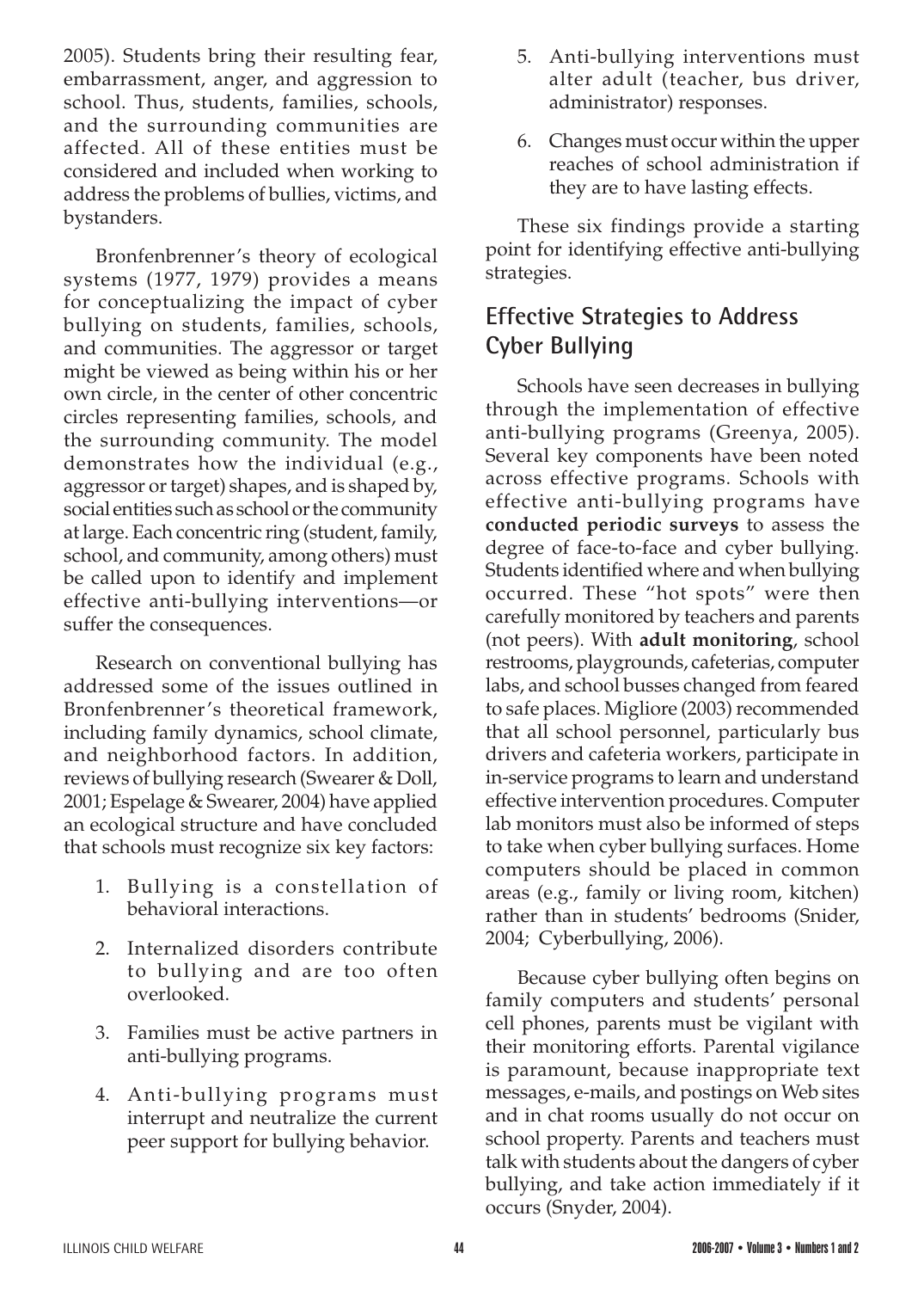Current computer usage agreements must be updated to include statements regarding cyber bullying. For example, on March 26, 2003, the Chicago Public Schools (CPS) adopted a policy entitled "Student Acceptable Use of the CPS Network" (Board Report 03-0326-PO03, Section 604.2, printed in the *Chicago Public Schools Policy Manual*). Cyber harassment is not mentioned. Statements of unacceptable uses, such as "use of the CPS Network for soliciting or distributing information with the intent to incite violence, cause personal harm or bodily injury, or to harass or 'stalk' another individual" could be more effective if they specified cyber bullying. Instead, students and families are typically told that this means online bullying *after* an incident occurs.

Illinois District 214, which includes Prospect High School in Schaumburg, requires students to sign a 17-point agreement. Cyber bullying, although not so labeled, is clearly addressed in the second statement:

While online, I will not use language [that] may be harassing, intimidating, threatening or offensive to other users. I will treat others with respect. The written and verbal messages I send while on the Internet will not contain profanity, obscene comments, sexually explicit material, or expressions of bigotry, racism, or hatred (Illinois District 214, 2006).

Simply signing a statement will not prevent cyber bullying. However, contracts may heighten awareness, particularly if parents also sign an agreement to monitor student computer and cell-phone use to the extent possible.

**Te a che r involvement**, through immediate, caring, and consistent responses, is a strong component of effective antibullying programs. Nationwide, an alarming disconnect exists between teacher and student perception of teacher response to bullying (Greenya, 2005). "Only 25% of students report that teachers intervene in bullying situations, while 71% of teachers

believe they always intervene" (Lajoie, McLellan, & Seddon, 2001). Not only must teachers respond immediately to instances of bullying, they must also support students who report witnessing bullying behavior. Students who muster the courage to speak out about bullying should be praised (Migliore, 2003). Educators are obligated to take action immediately if bullying occurs through a school district's Internet system (Willard, 2005).

Schools with effective anti-bullying programs also focus on building a **climate of acceptance**. As one 15-year-old girl said, "I don't know how you do this, but we need to make acceptance cool" (Lumsden, 2000). In schools where acceptance is honored, students and their parents sign anti-teasing pledges and practice effective conflict resolution strategies (Migliore, 2003).

Aclimate of acceptance leads to students feeling connected. Students who feel that they truly belong to and in their school community perform better on tests and are better able to resist the pressures of cyber and conventional bullying (Osher & Fleischman, 2005). A sense of belonging is fostered through cooperative learning projects with clear role assignments, and through provision of a variety of ways for all students to gain recognition. In addition to academic success, students need to be recognized for effort, appropriate leadership, and helpfulness (Migliore, 2003).

Effective anti-bullying programs **reach out to families**. First, a total school antibullying program is implemented. Detailed, specific, clear procedures to address bullying are developed cooperatively with school personnel. Schools then partner closely with parents to ensure implementation of all policy components (often schools find this aspect to be the most challenging). In a survey of more than 300 Arizona schools, personnel reported concerns about their inability to address domestic abuse, negative family reinforcements, and subsequent bullying (Aora, 2001).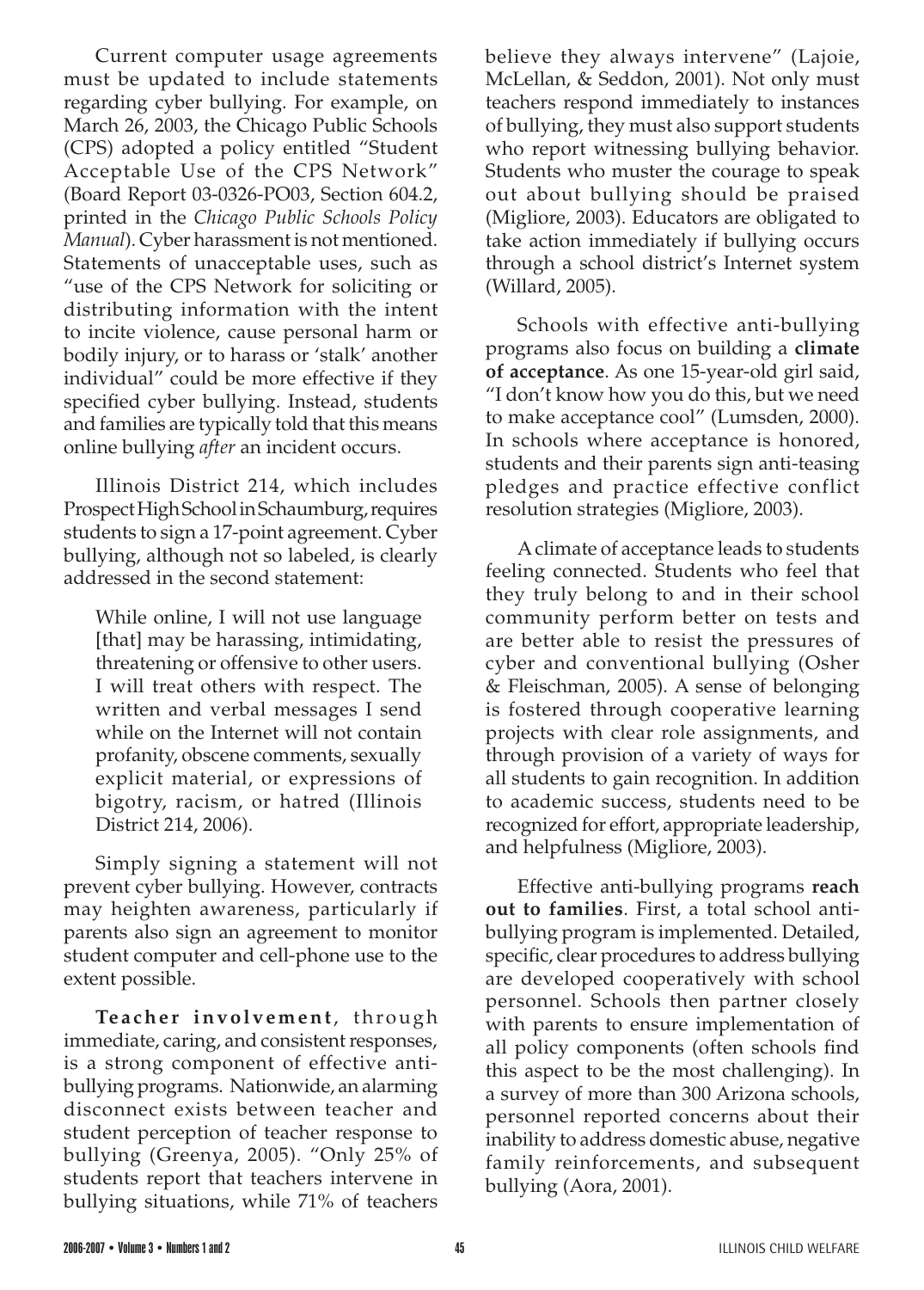A study of the relationships among conventional bullying behavior, selfconcept, and parental discord suggests that strong disagreements between parents can significantly lower children's self-concepts (Christie-Mizell, 2003). Children living in households where parents fight often have lower self-concepts—and "self-concept is among the most powerful predictors of bullying among elementary and middle school children" (p. 246). The study concluded that parental education can ameliorate the strong negative effects of parental fighting on children's self-concept. Parents need to be informed of how fighting affects children's self-concept and the short distance between low self-concept and bullying behavior.

Positive parenting can preempt cyber bullying. Ybarra and Mitchell (2004) emphasized the importance of parent-child relationships in their discussion of findings from the Youth Internet Safety Survey. "Indeed, general monitoring and positive caregiver-child relationships may be more important factors in Internet safety[,] as global parental monitoring is significantly related to a decrease in the likelihood of being an online aggressor" (p. 1315).

The Internet itself is a resource for families. Numerous Web sites list strategies for parents to implement for safe Internet use and to effectively address cyber bullying (Several of these Web sites are included in the resource list at the end of this article).

**Character education and social skills programs** are an integral part of effective anti-bullying programs (Lajoie, McLellan, & Seddon, 2001; Dygdon, 1998; Sanchez, Robertson, Lewis, Rosenbluth, Bohman, & Casey, 2001). However, experts warn that a comprehensive ecological approach is needed to ensure that changes "last for more than a week" (Beaudoin & Taylor, 2004). Building social skills and addressing character issues are essential, but only a part of effective intervention. Many students affected by bullying lack appropriate social skills. Bullies, victims, andbystanders alike struggle with making friends, being appropriately

assertive, and even learning to take turns. In addition to teaching these lessons directly, teachers need to recognize and employ the many opportunities throughout the day to applaud acts of kindness. Nancy Willard, executive director of the Center for Safe and Responsible Internet Use, stresses the role that both parents and educators play in promoting basic moral values (Willard, 2004). Although most students know and value the Golden Rule, many need to be taught how and why they should treat one another with respect. Students who follow rules simply to avoid punishment (and do not truly value kindness and respect) are more likely to harass others on the Internet simply because they can.

In addition to these general components, schools must teach children **specific steps to implement when confronted by bullies**. Langan (2004) offers a clear, step-by-step anti-bullying guide for older elementary and middle school students. Through powerful, first-person vignettes, he conveys the almost unbearable fear and embarrassment of victims, as well as the frustration and confusion of bullies.

### *Recommendations for School Personnel Regarding Cyber Bullying*

Internet safety experts offer recommendations to address cyber bullying in school settings. In addition to having clear computer-use policies that specifically address cyber bullying, schools need to instruct students about the dangers of cyber bullying. Instructional resources in the form of online "webisodes" first teach students how to respond to cyber bullying through animated segments portraying bullies, victims, and bystanders. Students then discuss effective strategies in depth (Cyberbullying, 2006).

The United States Health Resources and Services Administration recommends that educators use the following steps, based on recommendations provided by Willard (2005), to address cyber bullying: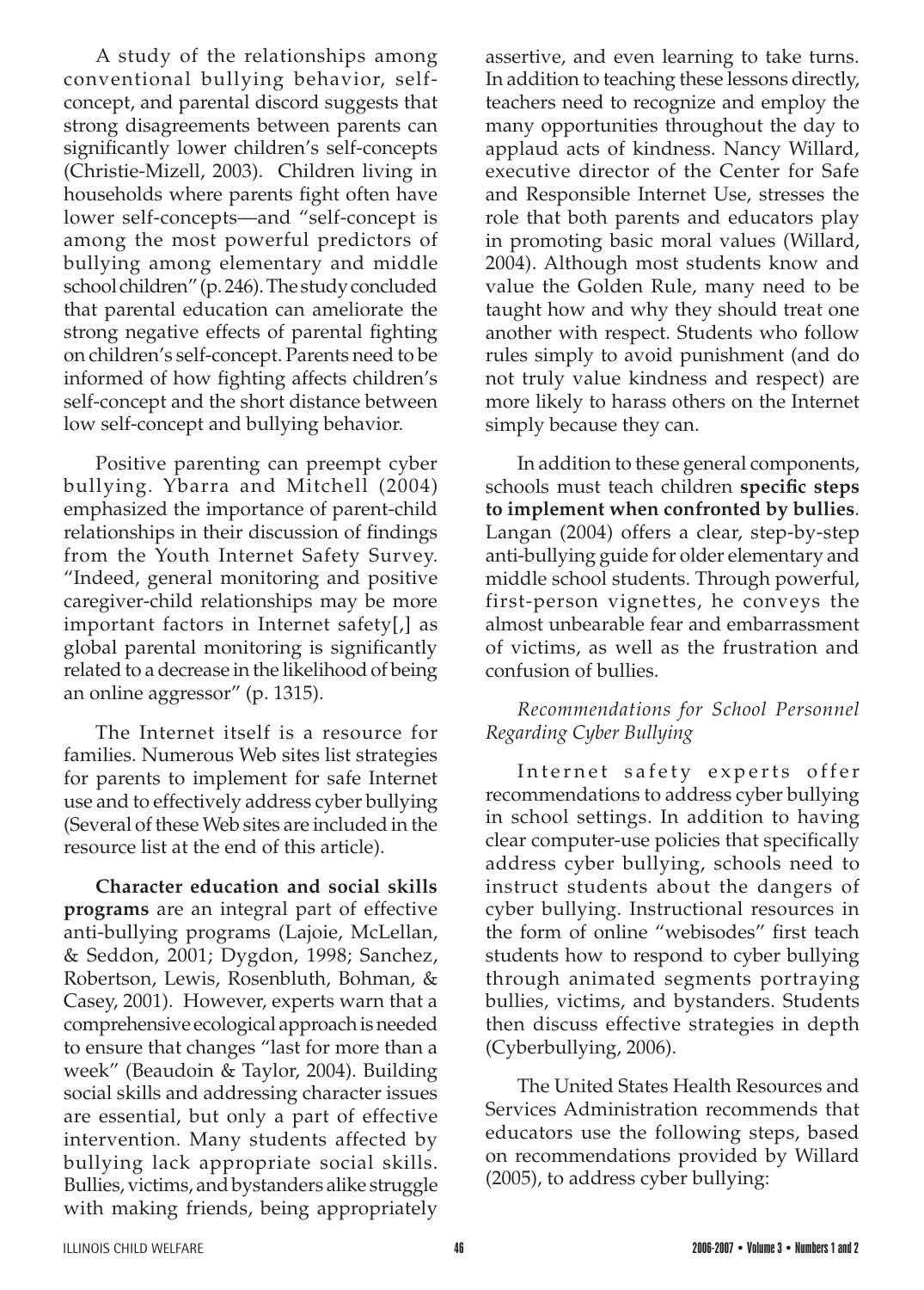- Notify parents of both known and suspected cyber bullying.
- Notify police if cyber bullying in your school involves a threat.
- Watch victims of cyber bullying for possible retaliation (aggressor actions).
- Have ongoing talks with all students about the potentially devastating outcomes of cyber bullying.
- Respond immediately to students who appear to need counseling.

See www.stopbullyingnow.hsra.gov for a complete list of recommendations for both parents and educators.

Inviting officers from local police departments to talk with students and families about the effects of cyber bullying is also recommended (Lisante, 2005). As a result of past cyber harassment, legislation has been passed in the state of Washington making cyber bullying a criminal offense.

### *Recommendations for Parents Regarding Cyber Bullying*

Family involvement is critical. Children need continual reminders from parents that hurtful online messages have the same impact as face-to-face insults and rumors (Willard, 2004). America Online (AOL), Yahoo, and Microsoft offer protective software with features that track which Web sites children visit, including chat rooms. AOL also offers a service that provides parents with access to messages their children send and receive (Beckerman & Nocero, 2003). Parents can study and then install filtering software to reduce inappropriate computer use through the following Web sites: www. surfcontrol.com, www.netnanny.com, and www.cybersitter.com.

As with other infractions, clear consequences must be established and applied for violation of Internet rules, particularly cyber bullying. However, a home policy of zero tolerance (prohibiting children

from using their cell phones or computers at all) can backfire. Children and youth can easily gain access to the Internet without their home equipment. Most importantly, they may refuse to communicate with their parents if they are angry or confused about punishments.

Jeff Chu (2005), in his *Time* article, offered the following guidelines for parents.

- 1. Learn—Know how to use the Internet yourself.
- 2. Be aware—Know if your child has a Xanga (online diary or journal) [or blog, MySpace, or other personal site], visits chat rooms, or uses instant messaging.
- 3. Talk—Keepthelinesofcommunication open with your children so they feel comfortable telling you about any threatening or upsetting online situations.
- 4. Teach—Be sure your child knows how to be courteous online. Rudeness is not acceptable, online or offline.
- 5. Trust—Inform your children that you will be checking their e-mail, if you feel that this is important. Do not "snoop" without their permission.

As Willard (2004) emphasized in her policy essay, teaching appropriate and responsible Internet use is part of good parenting. Parents who use a democratic approach are informed, fair, and consistent, and communicate openly with their children. They apply these same qualities to expectations regarding Internet use.

### **Conclusion**

Although educators often attribute bullying to individual students' behaviors, successful intervention programs emphasize the interrelated impact of family, school culture, and communities. An ecological approach that includes appropriate family guidance, a proactive school culture, and community involvement is needed to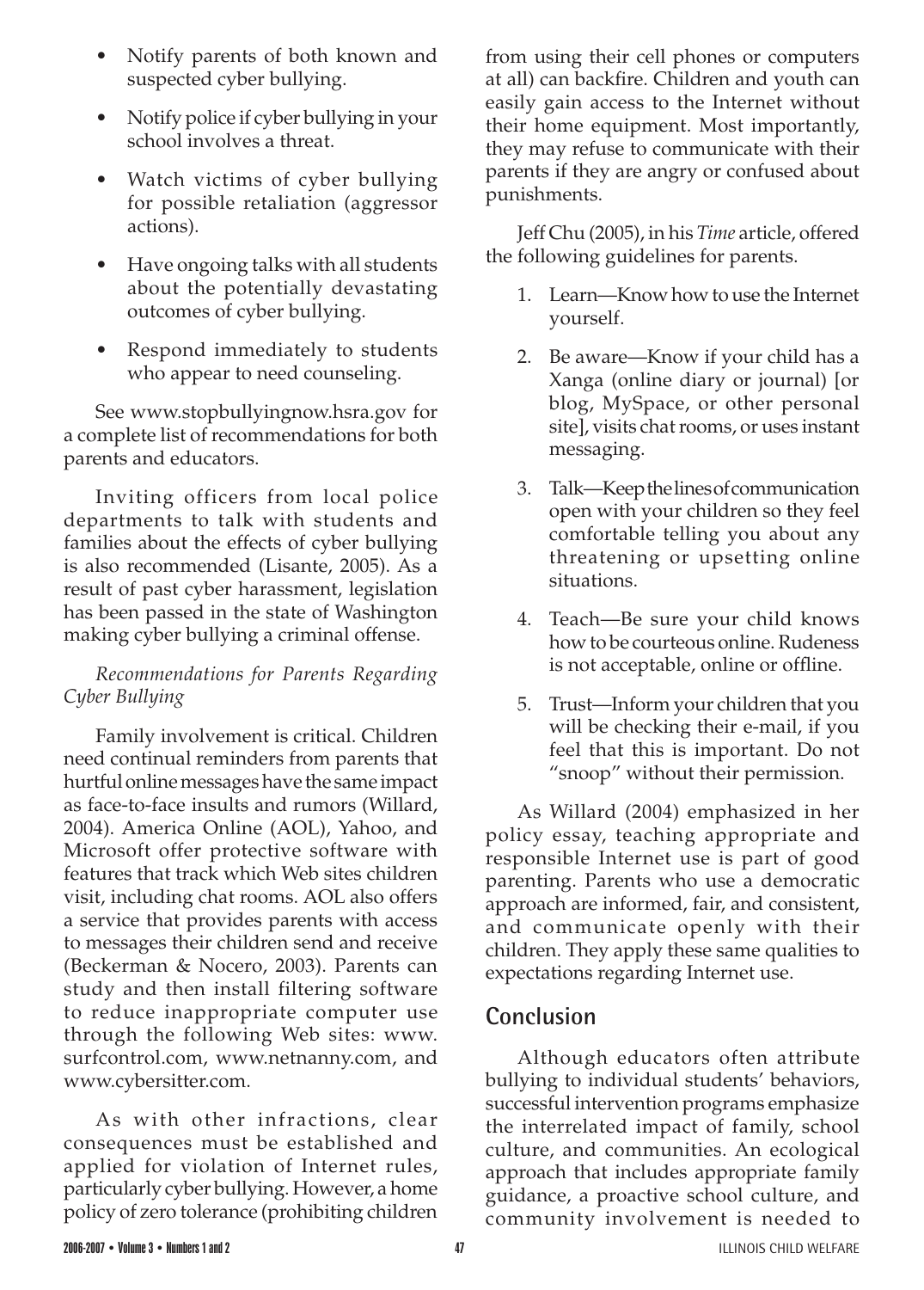implement the components necessary to combat bullying.

With the arrival of cyber bullying, the call to action against bullying is even more urgent. Strong leadership laced with an ethic of care can provide an additional theoretical framework for addressing hightech versions of age-old school bullying. In her thoughtful discussion of legal issues regarding cyber bullying, Canadian scholar Shaheen Shariff (2004) suggested that school leaders implement Burns's (1978) model of ethical leadership.

Burns maintained that good leaders should recognize potential conflict, but have the ability to interpret it as potential for health and growth instead of destruction and barbarism. The challenge of educators who confront cyber bullying is to recognize its potential to escalate and its impact on the physical school environment, and to transform the momentum into positive learning opportunities for perpetrators (Shariff, 2004, p. 230).

Instead of implementing a zero-tolerance response to cyber bullying, educators must recognize the needs of those involved with all forms of bullying. Creating and then maintaining a culture of respect, and recognizing students' unique abilities, requires careful observation, heartfelt conversations, in-depth planning, and dogged persistence.

Shariff also points to Nell Noddings's (1992) work on creating an ethic of care as a foundation for effective responses to both cyber and conventional bullying. Dialogue, both verbal and nonverbal, can help students feel connected and cared for. On a day-to-day basis, knowing that those around them care can make coming to school worthwhile for both victims and aggressors. In extreme cases, an underlying psychological commitment to caring for everyone in the school community could address legal aspects of deeply troubled, potentially suicidal students involved in bullying.

Effective anti-bullying strategies are available to parents and educators. Information on cyber bullying, immediate adult responses, school/family commitment, social skills and character education, periodic surveys, and proactive leadership based on an ethic of care are all powerful strategies for addressing the complex issues of bullies, victims, and bystanders. Addressing all forms of bullying is a matter of promoting both individual welfare and civic responsibility.

### **Resources**

#### *City of Chicago Bullying Resource*

*Being a friend, having a friend: Powerful ways to prevent bullying.* This 38-page brochure contains lesson plans, a poster, a sample antibullying policy, and additional online and print resources. Produced in collaboration with the Chicago Public Schools, Illinois Violence Prevention Authority, Chicago Department of Human Services and Office of Catholic Schools, it is available from the Chicago Department of Public Health, Office of Violence Prevention; 312-745-0381; e-mail: ovp@cdph.org.

#### *Bullying Handbook*

*Bullying in schools: What you need to know* by Paul Langan (2004). Townsend Press offers this 52-page publication at the nonprofit price of \$1.00 each (plus shipping) in an effort to reduce school violence. Toll-free number: 800-772-6410; Web site: www.townsendpress. com; e-mail: townsendcs@aol.com.

#### *Online Information and Resources Regarding Cyber Bullying*

Center for Safe and Responsible Internet Use: http://www.csriu.org

Internet safety recommendations: www. getnetwise.org; www.wiredsafety.org Suggestions for parents and educators: www. cyberbullying.org; www.bullyonline.org United States Health Resources and Services Administration: http://www. stopbullyingnow.hsra.gov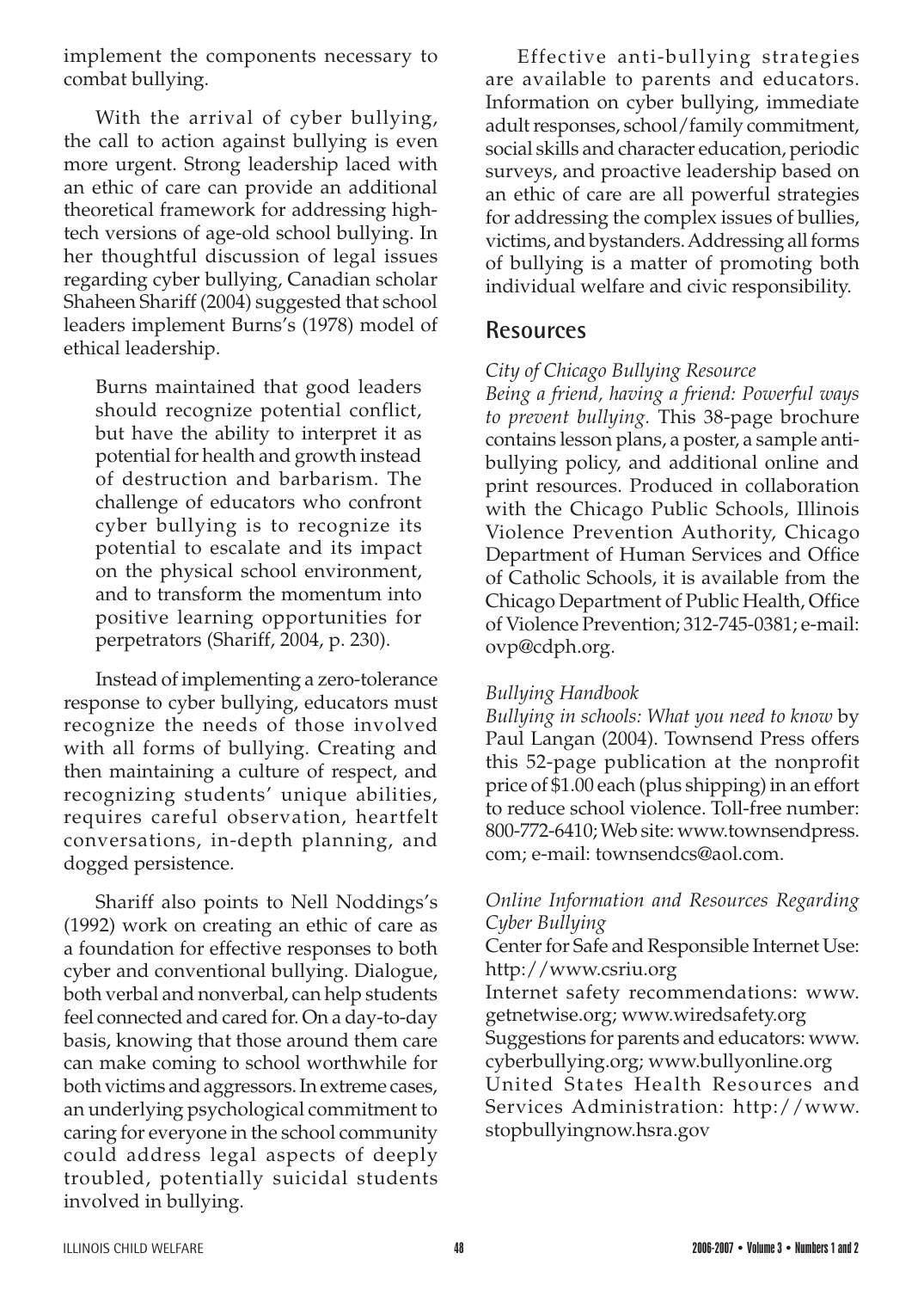*Bullying Resources in Illinois* Illinois Association of School Administrators: (217) 522-4479 IllinoisAssociation of School Social Workers: (847) 658-8223 Illinois Attorney General: (217) 782-1090, (312) 814-2503 Illinois Center for Violence Prevention: (312) 986-9200 Illinois Principals Association: (217) 525-1383 Illinois School Boards Association: (217) 528-9688 Illinois School Counselors Association: (708) 371-3600

Illinois School Psychologists Association: (630) 307-1148 Illinois State Board of Education: (217) 782-2221 Illinois Violence Prevention Authority: (312) 814-2796 Juvenile Serious Offender Comprehensive Action Program (SHOCAP): (217) 782-0043 Prevention First, Inc.: (217) 793-7353 Regional Institute for Community Policing, Illinois State Police: (217) 786-0029 School Safety Tip Line: (800) 477-0024.

### **References**

- Aora, A. (2001). *School safety study: Phase I*. Phoenix: Arizona State Department of Education, Research and Policy Division.
- Beaudoin, M. N., & Taylor, M.(2004). *Breaking the culture of bullying and disrespect, grades K–8: Best practices and successfulstrategies*. Thousand Oaks, CA: Corwin Press.
- Beckerman, L., & Nocero, J. (2003). Hightech student hate mail. *Education Digest*, 68(6), 37-41.
- Bronfenbrenner, U. (1979). *The ecology of human development: Experiments by nature and design*. Cambridge, MA: Harvard University Press.
- Bronfenbrenner, U. (1977). Toward an experimental ecology of human development. *American Psychologist*, 32(7), 513-531.
- Burns, J. M. (1978). *Leadership*. New York: Harper & Row.
- Center for Safe and Responsible Internet Use. Retrieved October 19, 2005, from http:// csriu.org/cyberbullying/newsreports. html
- Christie-Mizell, C. A. (2003). Bullying: The consequences of interparental discord and child's self-concept. *Family Process*, 42(2), 237-251.
- Chu, J. (2005). You wanna take this online? *Time*, (166)6, 52-55.
- Cyberbullying. (2006). Retrieved January 13, 2006, from http:// stopbullyingnow.hrsa.gov/indexAdult. asp?Area=cyberbullying
- Dygdon, J. (1998). *Culture and lifestyle appropriate social skills intervention curriculum (CLASSIC)* (2d ed.). Austin, TX: PRO-ED, Inc.
- Espelage, D. L., & Swearer, S. M. (Eds.). (2004). *Bullying in American schools: A social-ecological perspective on prevention and intervention*. Mahwah, NJ: Lawrence Erlbaum Associates.
- Feldman, S. (2004). Bullying prevention. *Teacher to Teacher: Issues Affecting the Classroom Teacher*. Retrieved January 7, 2006, from http://www.aft.org/ teachers/t2t/0304.htm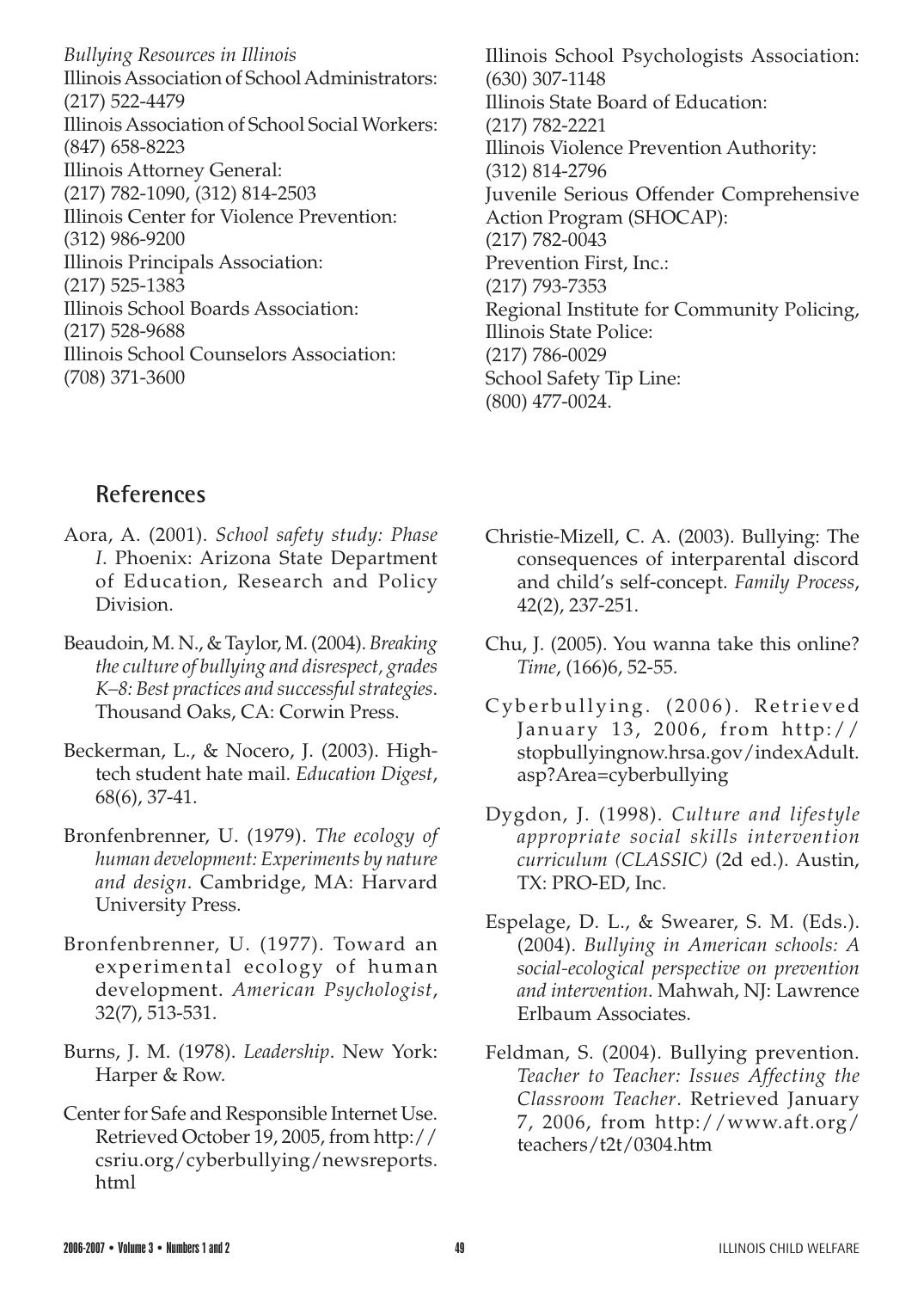- Geffner, R. A., Loring, M., & Young, C. (Eds.). (2001). *Bullying behavior: Current issues, research, and interventions*. New York: Haworth Maltreatment & Trauma Press.
- Greenya, J. (2005, February 4). Bullying: Are schools doing enough to stop the problem? *CQ Researcher*. Retrieved December 10, 2005, from http://library2. cqpress.com/cqresearcher/document.ph p?id=cqresrre2005020400&type=hitlist
- Illinois District 214 (2006). Retrieved January 13, 2006, from http://www.d214.org/ parents/info/studentAUP.php
- Kowalski, R., Limber, S. P., Schenck, A., Redrearn, M., Allen, J., Calloway, A., et al. (2005, August). *Electronic bullying among school-aged children and youth*. Paper presented at the annual meeting of the American Psychological Association, Washington, DC.
- Lajoie, G., McLellan, A., & Seddon, C. (2001). *Take action against bullying*. Coquitlam, B.C., Canada: Bully B'ware Productions.
- Langan, P.(2004). *Bullying in schools: What you need to know*. West Berlin, NJ:Townsend Press.
- Lisante, J. E. (2005). *Cyber bullying: No muscles needed*. Retrieved October 19, 2005, from http://www.connectforkids.org/ node/3116
- Lumsden, L. (2000). *Bruised inside: What our children say about youth violence, what causes it, and what we should do about it*. Washington, DC: National Association of Attorneys General.
- Marshall, M.(2005). New technology and girl power change face of bullying. *Education* (UK), 201, 1.
- Migliore, E. (2003). Eliminate bullying in your classroom. *Intervention in School and Clinic*, 38(3), 172-176.
- Nansel, T. R., Overpeck, M., Pilla, R. S., Ruan, W. J., Simons-Morton, B., & Scheidt, P. (2001). Bullying behaviors among U.S. youth: Prevalence and association with psychological adjustment. *Journal of the American Medical Association*, 285, 2094- 2100.
- Noddings, N. (1992). *The challenge to care in schools: An alternative approach to education*. New York: Teachers College Press.
- Osher, D., & Fleischman, S. (2005). Positive culture in urban schools. *Educational Leadership*, 62(5), 84-85.
- Paulson,A.(2003).Internet bullying.*Christian Science Monitor*, 96(24), 11.
- Sanchez, E., Robertson, T. R., Lewis, C. M., Rosenbluth, B., Bohman, T., & Casey, D. M. (2001). Preventing bullying and sexual harassment in elementary schools: The expect respect model. In R. A. Geffner, M. Loring, & C. Young (Eds.), *Bullying behavior: Current issues, research, and interventions* (pp. 157–180). New York: Haworth Maltreatment & Trauma Press.
- Schoolyard E-Bullies. (2005, May). *Communications of the Association for Computing Machinery* (AMC), 48(5), 9.
- Shariff, S. (2004). Keeping schools out of court: Legally defensible models of leadership. *The Educational Forum*, 68(3), 222-233.
- Snider, M. (2004). How to cyber bully-proof your kids. *MacLean's*, (117)21/22, 77.
- Swartz, J. (2005, March 7). Schoolyard bullies get nastier online. *USA Today*, p. 1a.
- Swearer, S. M., & Doll, B. (2001). Bullying in schools: An ecological framework. In R. A. Geffner, M. Loring, & C. Young (Eds.), *Bullying behavior: Current issues, research, and interventions*(pp. 7–23). New York: Haworth Maltreatment & Trauma Press.